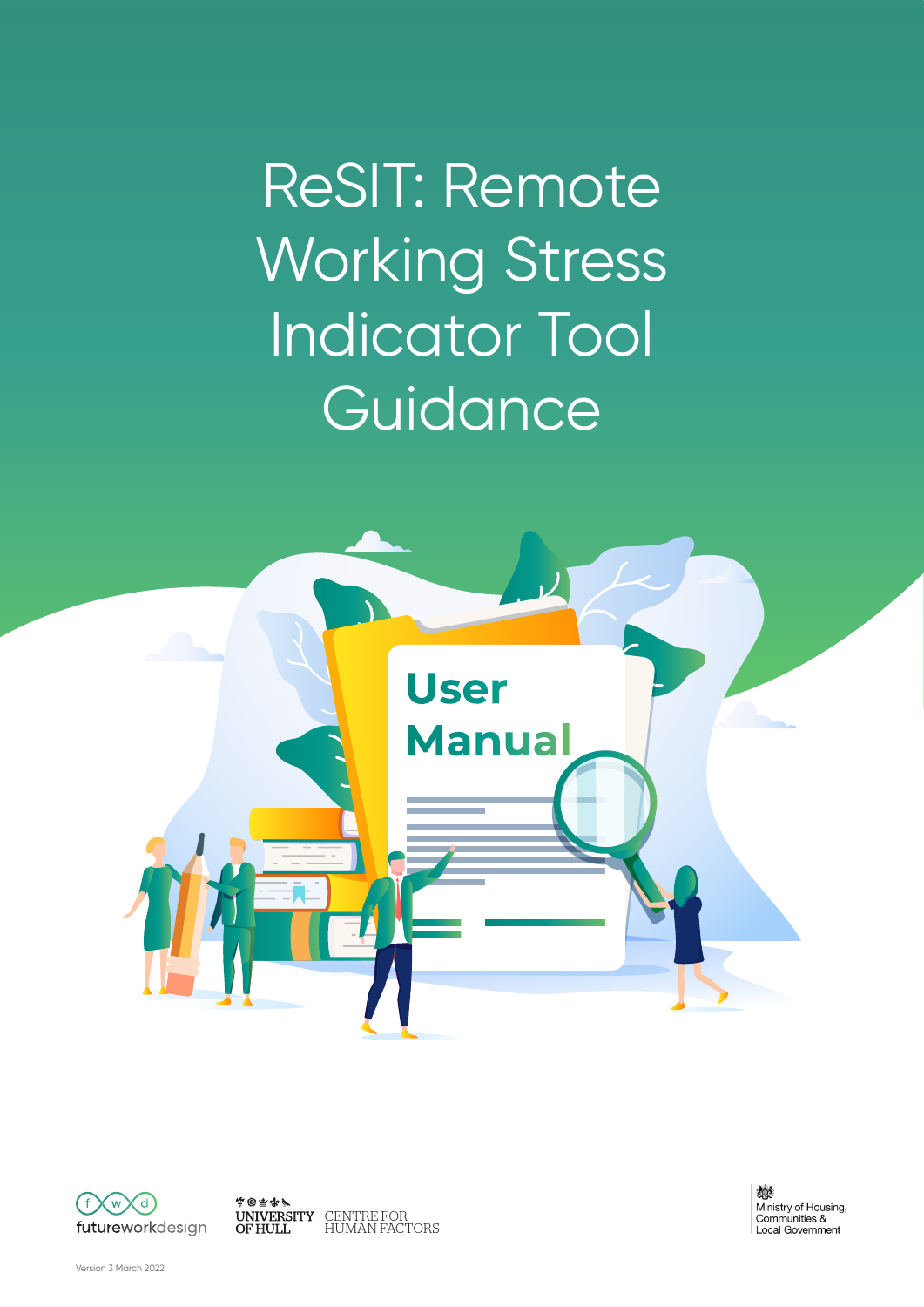# Introduction

This document presents and explains a stress risk assessment tool for remote working. This tool was developed at the University of Hull as part of the Future Work Design project, in collaboration with four Local Authorities (LAs), East Riding of Yorkshire Council, Hull City Council, North East Lincolnshire & North Lincolnshire. This work was funded by the Local Digital Challenge Fund, Department for Leveling Up, Housing and Communities (DLUHC). The tool was developed following a largescale qualitative study of 32 focus groups. Participants were a diverse range of Local Authority workers, many of whom were required to work from home during the first COVID lockdown (March – July 2020).

The data from this study were analysed into themes, described in full in the project report [\(https://humanfactors.hull.ac.uk/wp-content/](https://humanfactors.hull.ac.uk/wp-content/uploads/2020/11/UoH-Future-Work-Design-A4-WhitePaper-v5-small.pdf) [uploads/2020/11/UoH-Future-Work-Design-A4-WhitePaper-v5](https://humanfactors.hull.ac.uk/wp-content/uploads/2020/11/UoH-Future-Work-Design-A4-WhitePaper-v5-small.pdf) [small.pdf](https://humanfactors.hull.ac.uk/wp-content/uploads/2020/11/UoH-Future-Work-Design-A4-WhitePaper-v5-small.pdf)). From this qualitative data, a set of stress risk items were generated, which were consistent with the stress risk model of the Health and Safety Executive's (HSE) [Management Standards](https://www.hse.gov.uk/stress/standards/). This set of questions was then piloted with a sample of 51 LA workers to review the items and the psychometric properties of the tool. Following this, organisational surveys were carried out with two Local Authorities, which provided a large development sample (*n*=3,177). Validation work undertaken on this data set has resulted in v2 of the ReSIT Remote Working Stress Indicator Tool and this accompanying guidance document.

*The aim of the tool is to provide a mechanism for organisations to explore and assess the stress risks associated with remote and hybrid working. It can be used alongside the full report, to provide quantitative data to evidence the prevalence and patterns of stress risks for remote and hybrid workers in your organisation. The following document outlines the distinct sections of the Remote Working Stress Indicator Tool and offers guidance on collecting and managing the resulting data.*

**Professor Fiona Earle, Chartered Occupational Psychologist Dr Katie Cunnah, Senior Psychologist and Operations Director Centre for Human Factors, University of Hull**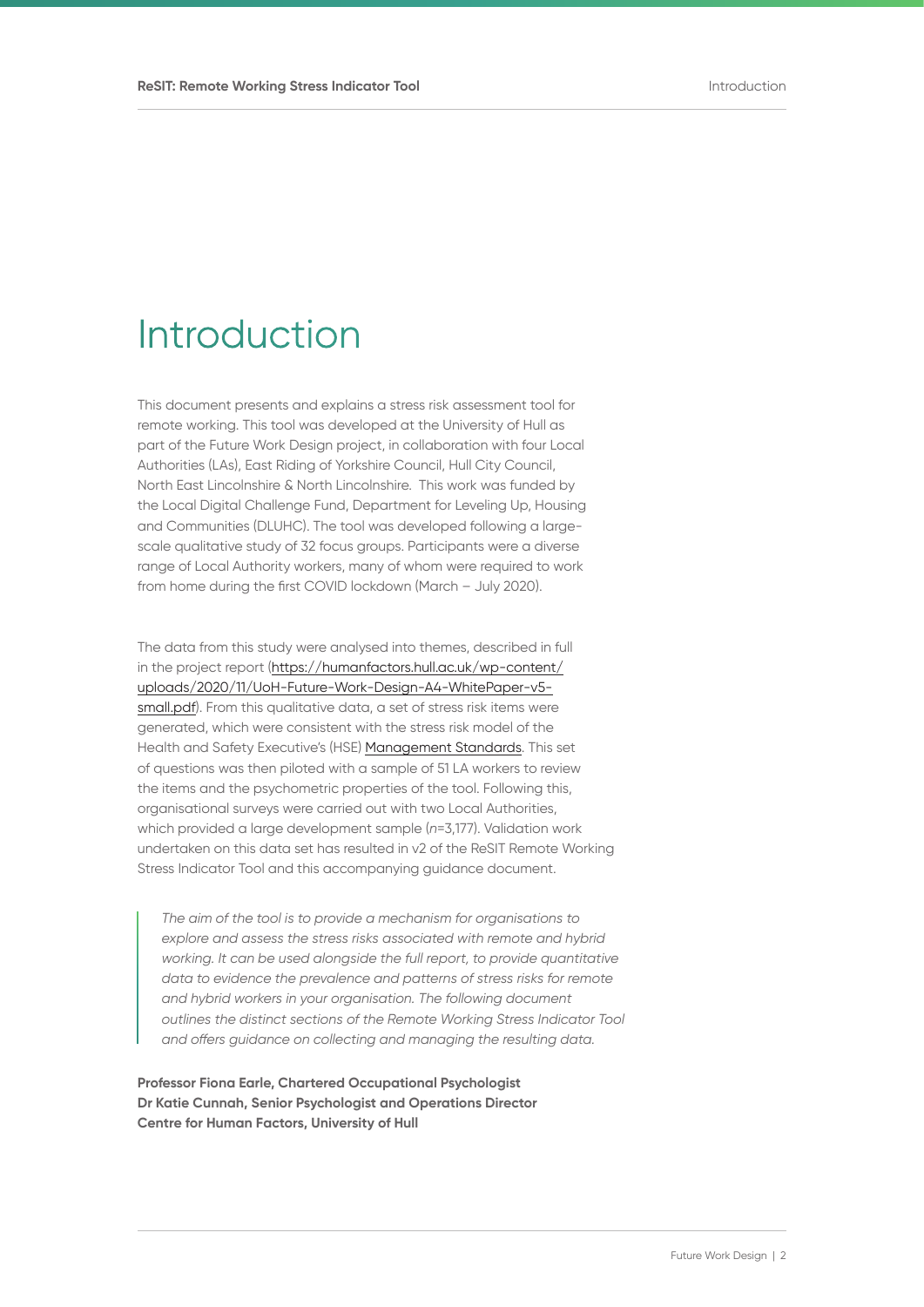# ReSIT: Remote Working Stress Indicator Tool: Questions

The tool has three sections including A) Demographics and B) the HSE Management Standards Stress Indicator Tool (SIT), which can be completed as a stand-alone instrument by all employees irrespective of their working practices. Section C is the ReSIT (Remote Working Stress Indicator Tool) and can be completed alongside the SIT by those who work remotely as part or all of their working pattern.

## For All Staff

#### **Section A. Suggested demographics**

The demographic questions in Section A were incorporated into the development surveys of this tool, and remain a useful starting point for you to develop the bespoke demographic questions which best reflect categories of staff in your organisation.

It will be helpful to consider how your organisation can meaningfully break down the information provided by your staff. For example, whether it is helpful to extract mean scores for different groups, such as levels of seniority, locations, role categories, work pattern, or individual characteristics. If exploring the patterns of stress risks within these different groups is of value, it may be worthwhile adding to the demographic questions. Your resulting risk assessment data should then be suitable to support your understanding of where interventions can be targeted. It is important when establishing staff groupings to ensure that participant anonymity is not breached. We strongly recommend ensuring data summaries are only available for groups consisting of 10 or more respondents, to protect the anonymity of your respondents.

#### **Section B. Management Standards Stress Indicator Tool**

The questions in Section B are the 35 questions from the UK Health and Safety Executive's Management Standards SIT. These questions represent seven important domains of stress risk, each represented by items arranged into the following subscales – Demands, Control, Peer Support, Management Support, Relationships, Role, and Change. This element of the tool addresses general stress risks that are potentially present in all working environments, and is the HSE's recommended approach to assessing occupational stress risk. All staff, irrespective of role or working pattern, could be invited to complete the questions from the Management Standards Indicator Tool within your organisational survey. Brief scoring guidance is included below (see Table 1). Full guidance for using this tool and interpreting the data is available from the Health and Safety Executive website at [https://www.hse.gov.uk/stress/standards/downloads.htm.](https://www.hse.gov.uk/stress/standards/downloads.htm)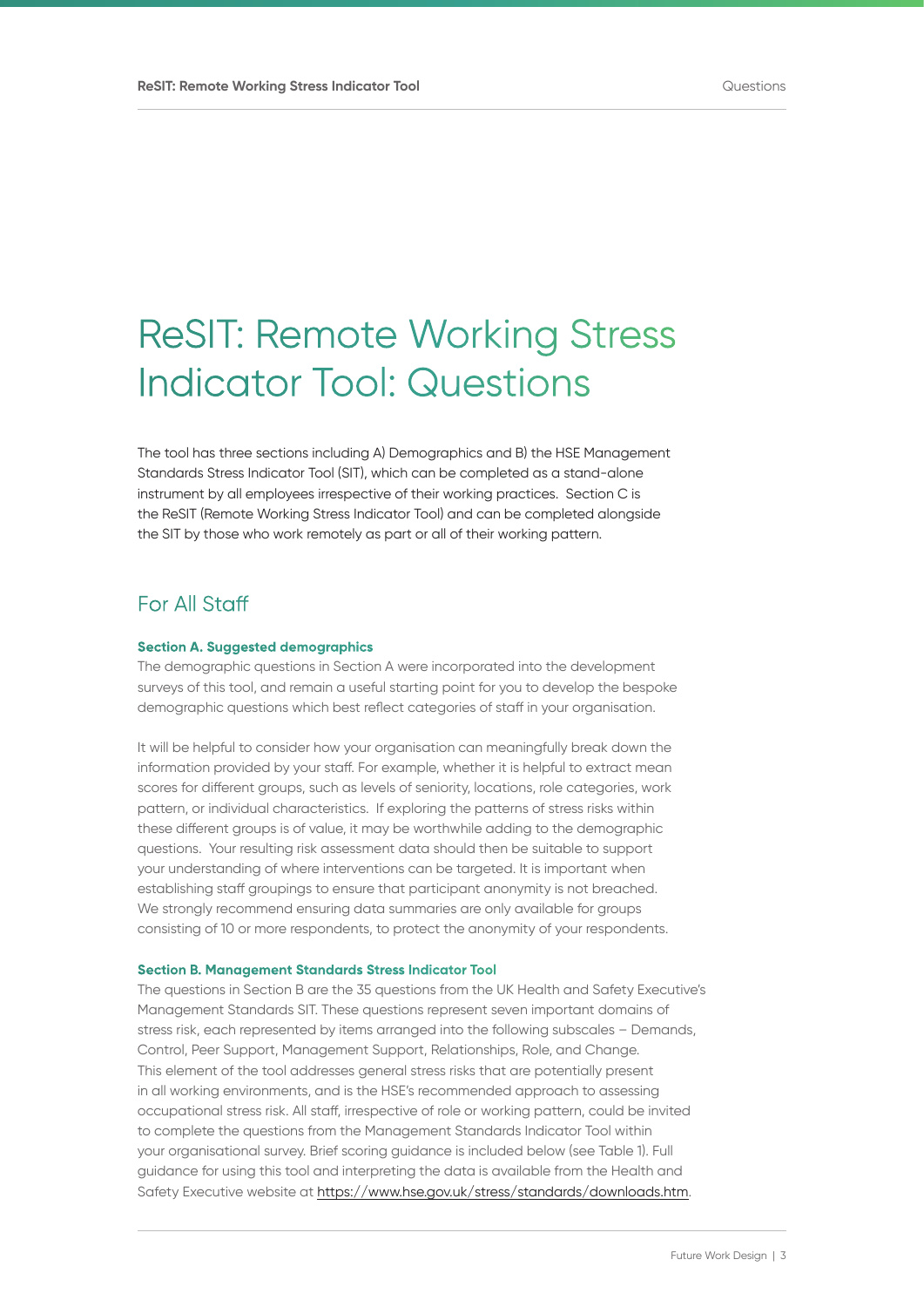# For staff who have some aspect of remote working in their working pattern

## **Section C. ReSIT: Remote Working Stress Indicator Tool**

The questions in Section C address stress risks for staff who have a remote working component to their role, reflecting specifically on their working patterns and conditions when working remotely.

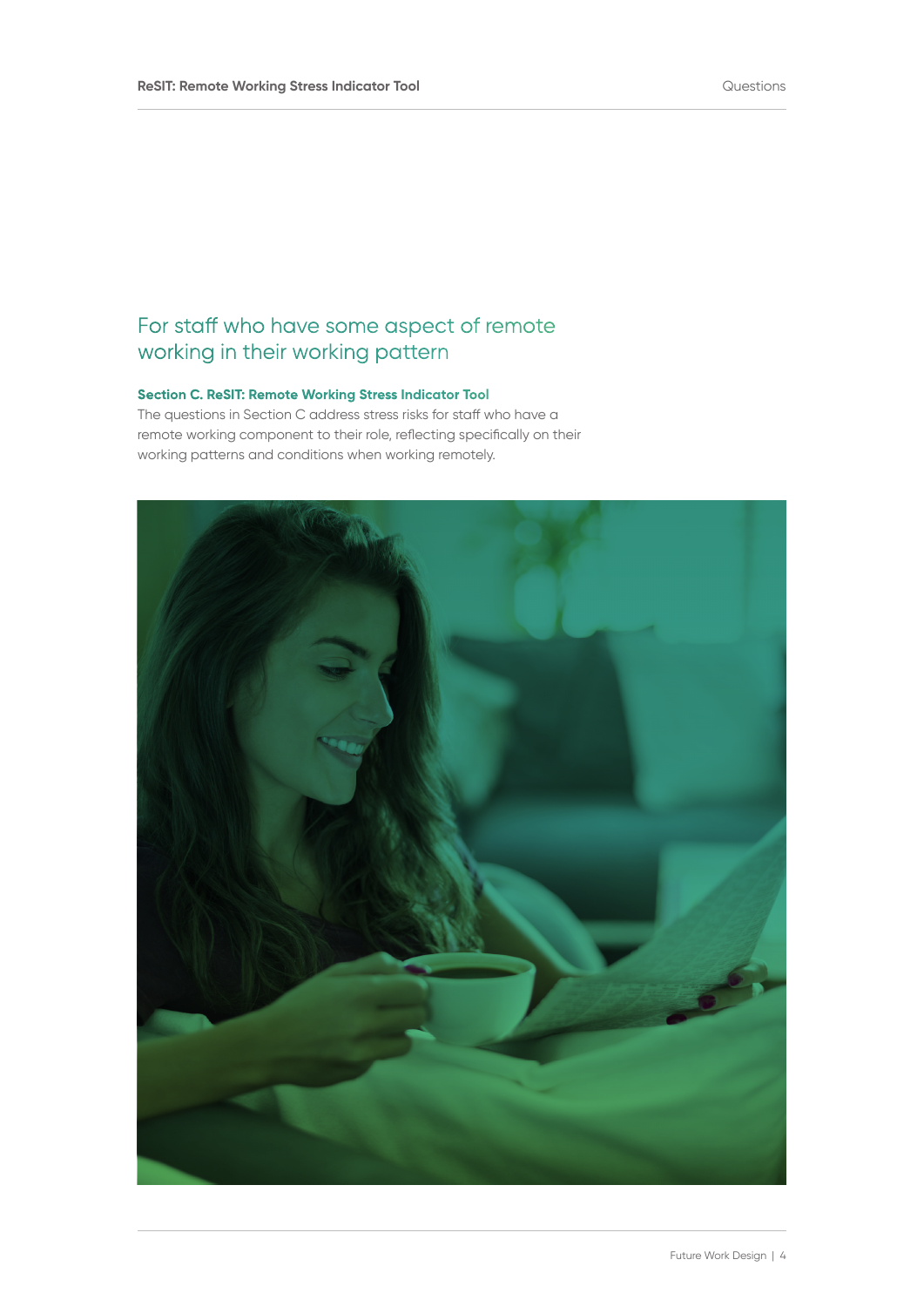# Considerations for Data Collection

## Administration

The tool is presented here as a ready-to-use paper survey, but you may prefer to use the HSE's digital version of this survey to automate the data collection and assist with analysis. This is available via the HSE online survey platform. Contact HSE [\(https://](https://books.hse.gov.uk/Stress-Indicator-Tool) [books.hse.gov.uk/Stress-Indicator-Tool](https://books.hse.gov.uk/Stress-Indicator-Tool)) for further information and a free demonstration. Alternatively, you could use your own digital survey tool. To operationalise the survey on your own digital platform, load all of the questions into the platform ensuring each question has the correct response category options. It is vital that you do not change or remove any items, as this will undermine the technical properties of the subscales, and it will be difficult to know if you have reliable information. It is also vital to ensure the scores aligned with each response are consistent with the guidance. Following the guidance below will support an accurate interpretation of your findings.

## **Ethics**

Ethical collection of this type of data requires clarity for the respondents in relation to what will happen to their data, i.e. how their data will be processed and used. It is also important that survey respondents are provided with a clear commitment in relation to data storage and security, particularly who will have access to the data, right to withdraw their data and the approach to confidentiality and anonymity. It is crucial that participants know that there will be no negative consequence for them if they complete this survey, and the protection of anonymity is therefore paramount to achieving a good response rate and collecting meaningful data. Further advice on collecting psychological data ethically is provided by the British Psychological Society: <https://www.bps.org.uk/news-and-policy/bps-code-ethics-and-conduct>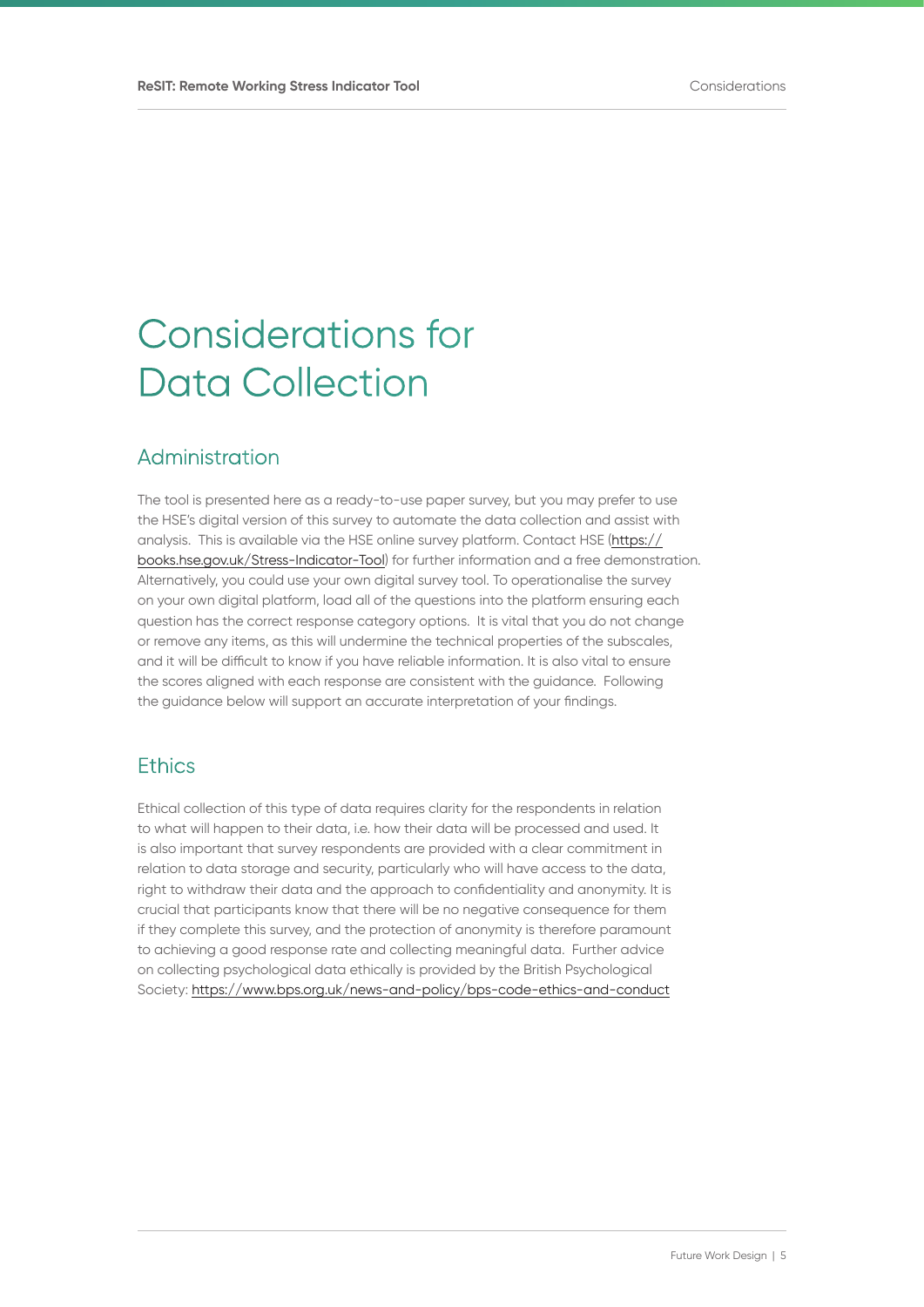# Using the ReSIT: Scoring Key

## Section A. Demographics

Frequency data should be calculated to provide insight into the characteristics of respondents. Responses to these questions can also be used to compare groups and identify any between-group differences in mean scores. This can be achieved by splitting the data according to the demographic characteristics.

# Section B. Management Standards Stress Indicator Tool

Items 1-35 can be reduced to subscale means by averaging the scores for the sets of items detailed in Table 1. This data reduction process will provide seven subscale scores of stress risk. Note that items for the *Demands* and *Relationships* subscales are negatively loaded (e.g. "*My workload feels more intense when working remotely*"). These scores are reversed in the scoring of the tool, so that high scores for all items and subscales consistently reflect positive work characteristics and a low stress risk. Mean scores for individual items are also useful in further exploring specific areas of risk. It is important to note that subscale scores should be compared to benchmarking data, rather than other subscales. Benchmarking data are available as means and as percentile scores. Benchmarking information for this instrument is available from the following academic paper by Webster and Edwards (2012) *Work & Stress*, 26:2, 130-142, [doi.org/10.1080/02678373.2012.688554.](http://doi.org/10.1080/02678373.2012.688554) This document provides normative scores for public and private sector companies and supports meaningful data interpretation.

### **Table 1. Management Standards SIT subscale reduction**

| Demands (Reversed)       | 3, 6, 9, 12, 16, 18, 20, 22 |  |  |  |
|--------------------------|-----------------------------|--|--|--|
| Control                  | 2, 10, 15, 19, 25, 30       |  |  |  |
| Peer support             | 7, 24, 27, 31               |  |  |  |
| Manager support          | 8, 23, 29, 33, 35           |  |  |  |
| Relationships (Reversed) | 5, 14, 21, 34               |  |  |  |
| Role                     | 1, 4, 11, 13, 17            |  |  |  |
| Change                   | 26, 28, 32                  |  |  |  |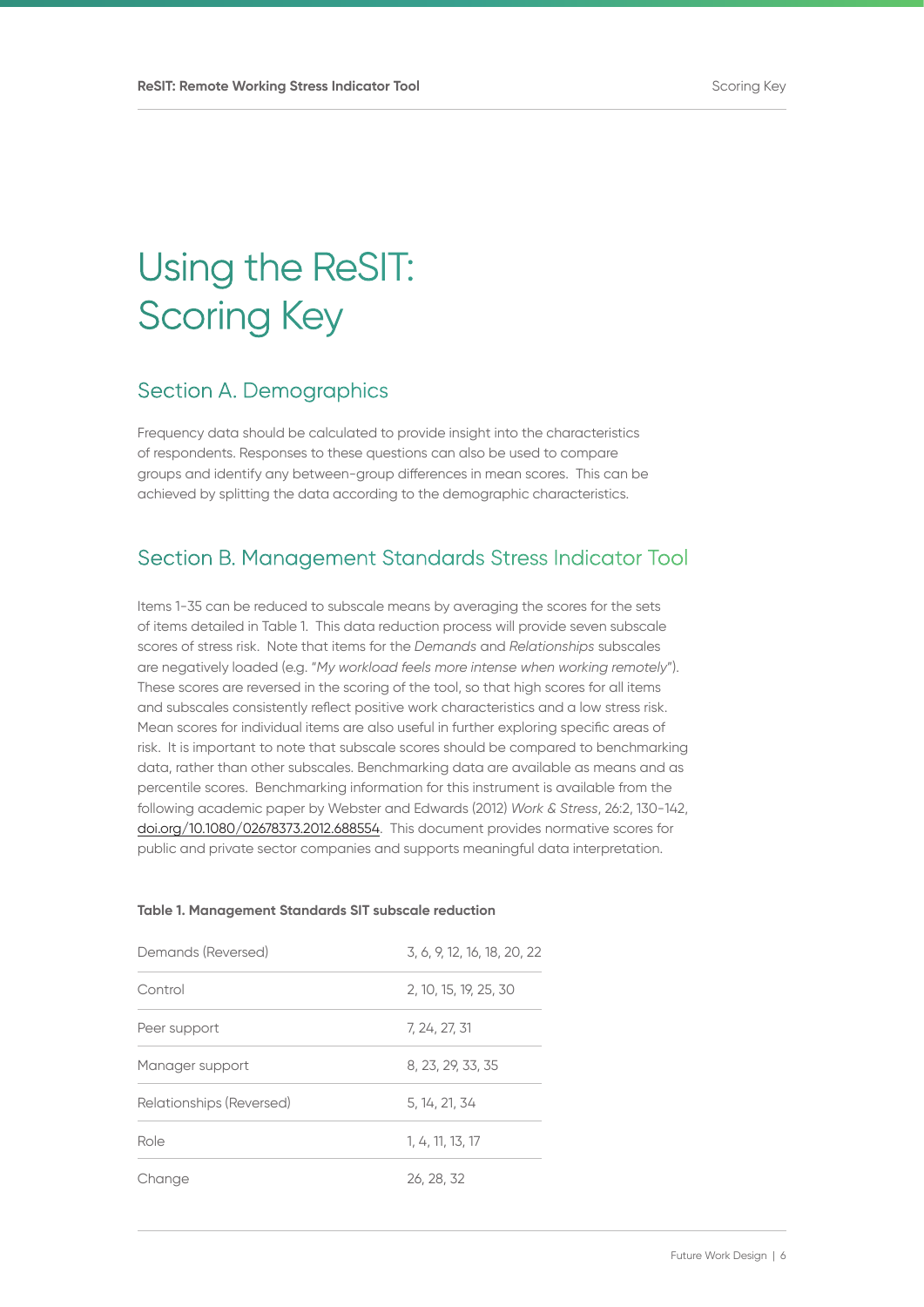# Section C. Remote Working

Items 36-65 are specific remote working stress risk items that can be grouped as outlined below in Table 2. The domains are closely linked with the seven stress risk domains of the SIT, but with the removal of *Role* and the inclusion of two aspects: A new domain of *Work/Home Interface* was included and a further additional specific aspect of risk associated with concern for *Remote Monitoring* (see Table 2).

To reduce the item scores into their subscale means, averages of the seven stress risk domains can be calculated. The final *Remote Monitoring*  aspect is a single item and *cannot* be further reduced.

### **Table 2. ReSIT Subscale Reduction**

| Remote Demands (Reversed)       | 36, 42, 49, 53, 57     |
|---------------------------------|------------------------|
| Remote Control                  | 37, 40, 43, 50         |
| Remote Peer support             | 38, 44, 54, 58, 60     |
| Remote Manager support          | 39, 45, 52, 55, 59, 64 |
| Remote Relationships (Reversed) | 47, 62                 |
| Remote Change                   | 41, 61, 63, 65         |
| Work / Home Interface           | 48, 51, 56             |
| Remote Monitoring (Reversed)    | 46                     |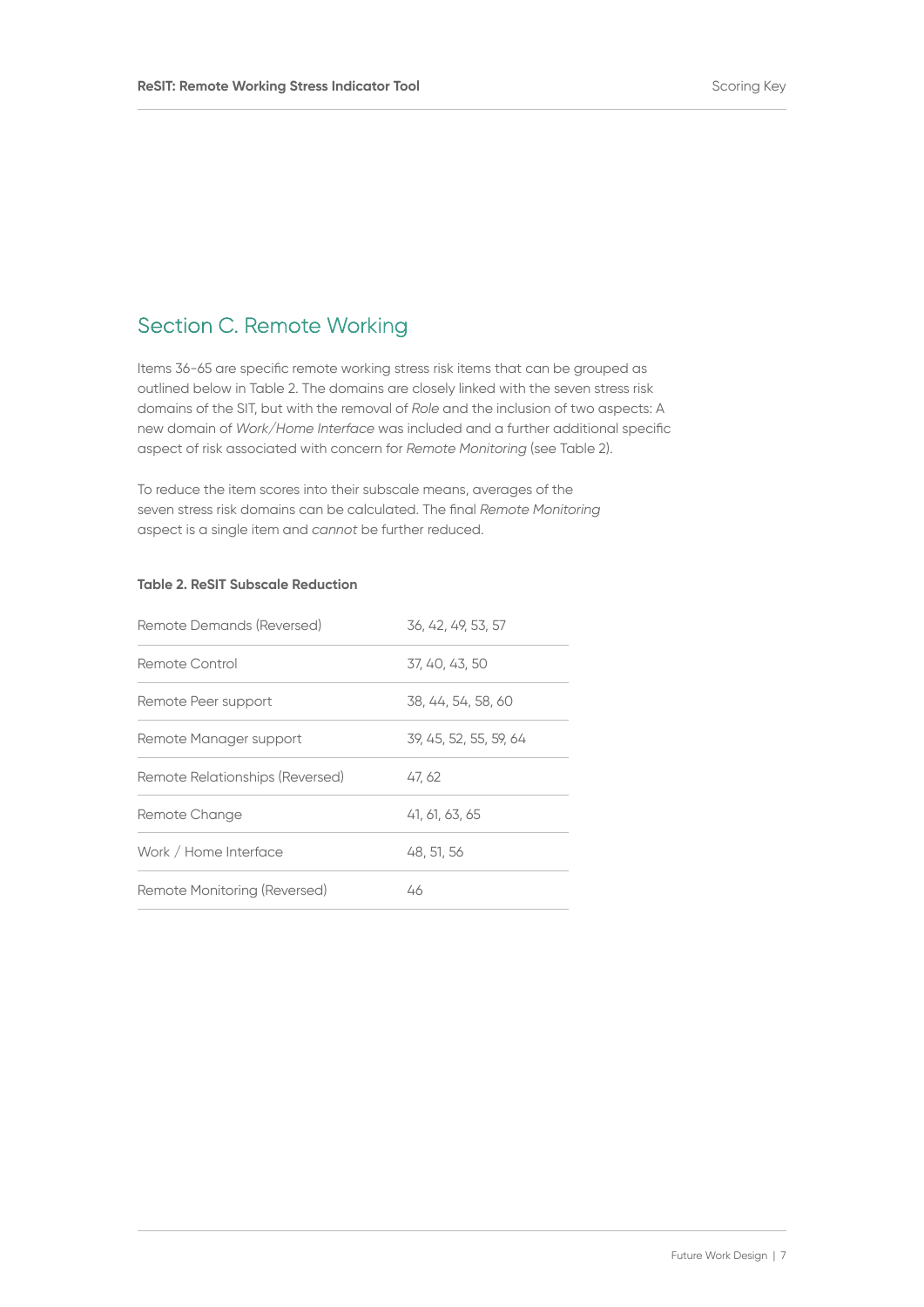# A Note on Health Outcomes Data

The items presented above refer specifically to stress risk. Obtaining data in this area will support your understanding of the prevalence and patterns of stress risks within your organisation. However, it is worthy of note that assessing health outcomes alongside this stress risk assessment would offer the opportunity to explore current levels of health and wellbeing. Furthermore, when collected together, stress risk data and health outcome data can be statistically analysed to examine predictive relationships between stress risks and health outcomes. This information may be particularly useful in prioritising interventions for areas where risks are most closely related to negative health outcomes.

Many brief psychometric scales are available, for example, the PHQ-4 is a brief 4 item scale for mental health screening: [https://qxmd.com/calculate/calculator\\_476/](https://qxmd.com/calculate/calculator_476/patient-health-questionnaire-4-phq-4) [patient-health-questionnaire-4-phq-4](https://qxmd.com/calculate/calculator_476/patient-health-questionnaire-4-phq-4). This tool is integrated into the automated HSE survey tools the SIT and ReSIT as an option, but this and similar tools could also be manually integrated into your paper survey or your own online survey.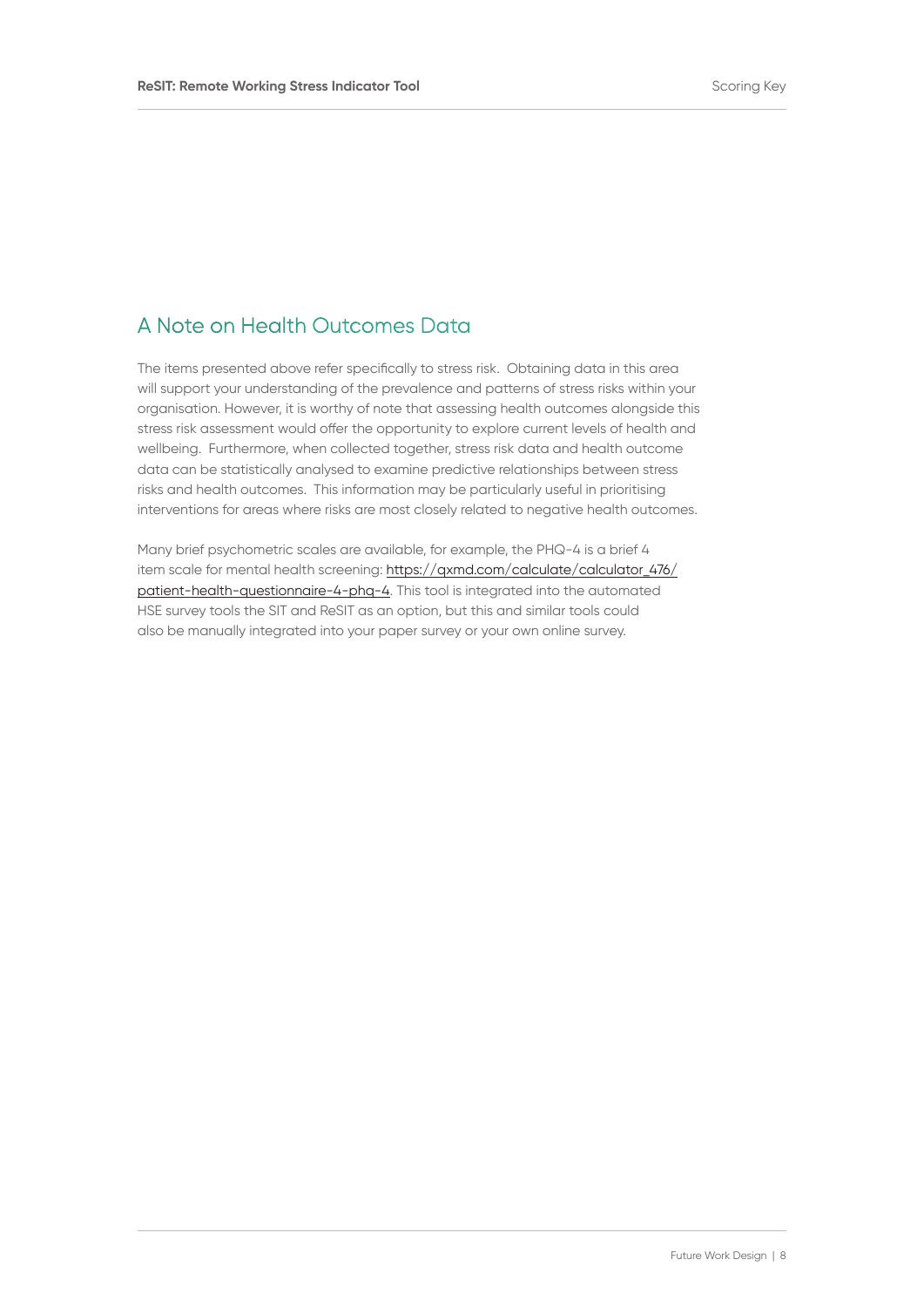# Technical Information

## **Background**

The ReSIT tool has been developed in two phases.

**Phase 1** involved a large-scale qualitative investigation of stress risks facing remote and hybrid workers. This resulted in the generation of 41-items which became the first iteration of the ReSIT tool, designed to complement the existing 35 items of the Management Standards. The items were written to represent the remote working stress risks identified through thematic analysis of the qualitative data. This resulted in ten areas of stress risk, seven of which aligned with the seven stress risk domains underpinning the HSE Management Standards and Stress Indicator Tool (SIT), and three new areas of remote stress risk: 'Digital Risks', 'Digital Enablers' and a general 'Remote Working' section, incorporating questions about Work/Home Interface. For a full description of the qualitative findings and the development version of the ReSIT tool, see the White Paper [https://humanfactors.hull.ac.uk/wp-content/](https://humanfactors.hull.ac.uk/wp-content/uploads/2020/11/UoH-Future-Work-Design-A4-WhitePaper-v5-small.pdf) [uploads/2020/11/UoH-Future-Work-Design-A4-WhitePaper-v5-small.pdf](https://humanfactors.hull.ac.uk/wp-content/uploads/2020/11/UoH-Future-Work-Design-A4-WhitePaper-v5-small.pdf). This 41 item development tool was initially piloted in a small study of Local Authority workers (n=51) to allow a preliminary analysis of the psychometric properties of the new remote working items, and an opportunity for feedback on item clarity and face validity.

**Phase 2** involved two large scale organisational surveys carried out within two Local Authorities. These surveys provided a full development sample with 3,177 respondents overall, of which 2,580 responded to the ReSIT. Exploration of the psychometric properties of the scale undertaken on this data set resulted in the attached tool. Technical information to support the subscale structure, reliability and validity of the ReSIT is presented here, along with percentile scores for benchmarking.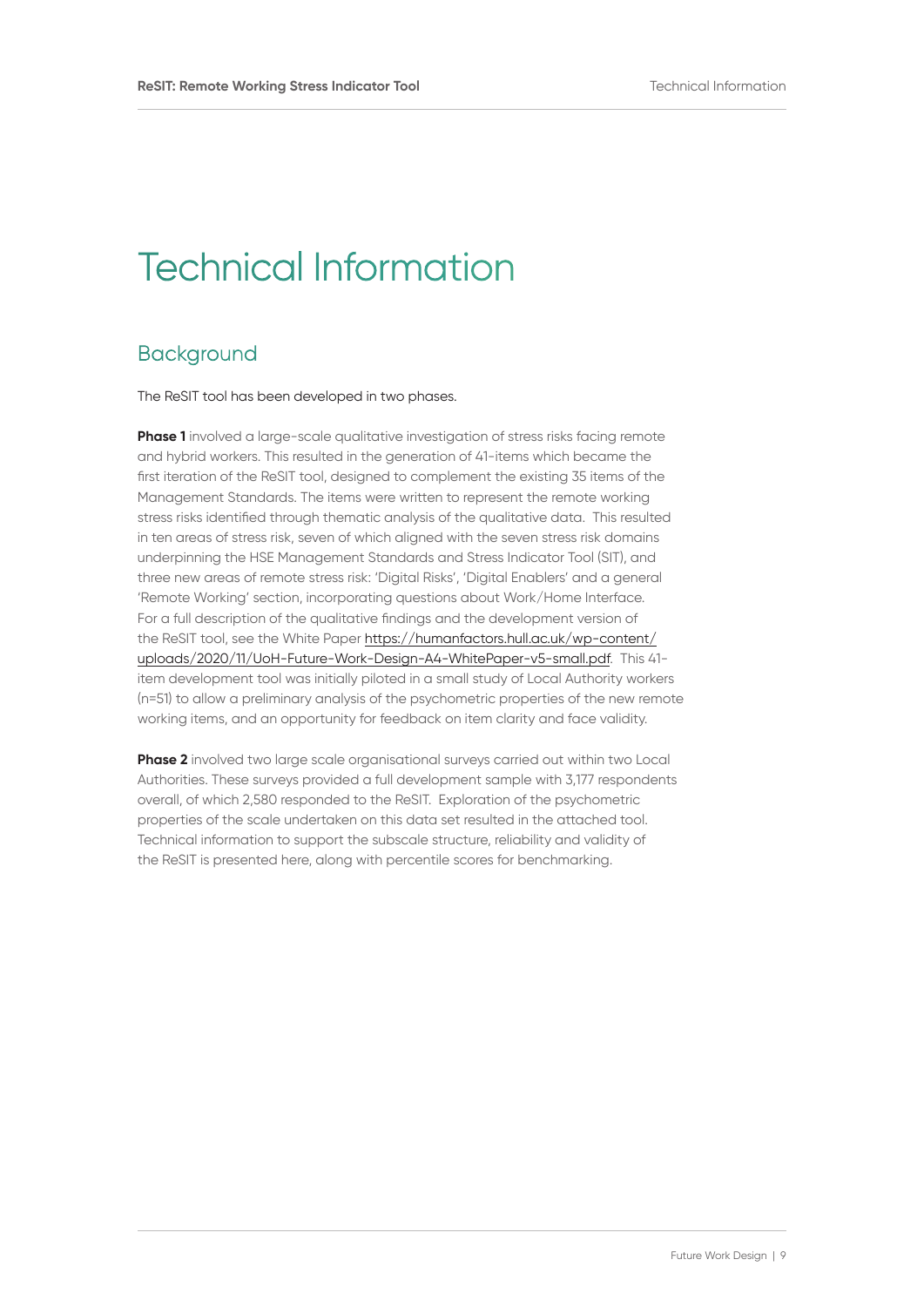## 1. Subscale structure and reliability

To develop a robust tool with reliable subscales, it is important that the items in each subscale cluster together to represent coherent sets of items (or factors) so that the process of calculating subscale scores is meaningful and justifiable. To explore the most appropriate subscale structure, the data from the development sample were subjected to Principal Components Analysis (PCA) with Varimax rotation. This is a well-established statistical technique used to explore complex data sets and provide a meaningful structure to organise items into subscales. This process revealed a strong structure, largely consistent with the proposed themes. Clear factors were identified for *Remote Manager Support, Remote Peer Support, Remote Control, Remote Demands* and *Remote Relationships. Digital Risks* and *Digital Enablers* did not emerge as distinct factors and items from these themes were found to be distributed across the rotated solution. Therefore, these themes were not represented in the next development stage of the ReSIT as distinct subscales.

*Remote Change* and *Work/Home Interface* also did not emerge as distinct factors. However, they did cluster coherently within *Remote Manager Support* and *Remote Demands*, respectively. Both of these clusters make sense and are supported by the PCA, but expert judgement and the qualitative analysis underpinning the tool both provided support for the conceptual distinction between these aspects of the cluster, with particular relevance for the practical utility of the tool in organisational settings. Consequently, *Remote Change* and *Work/Home Interface* were retained as distinct subscales. *Remote Role* was represented by a single item in the development version of the tool, which was found to cluster with *Remote Peer Support*. However, this item was removed in the following step, as it did not contribute positively to the *Remote Peer Support* subscale. Consequently, the ReSIT does not include a subscale of *Remote Role*.

The next step of ReSIT development considered subscale reliability with a sevensubscale structure, including the distinct subscale *Work/Home Interface*.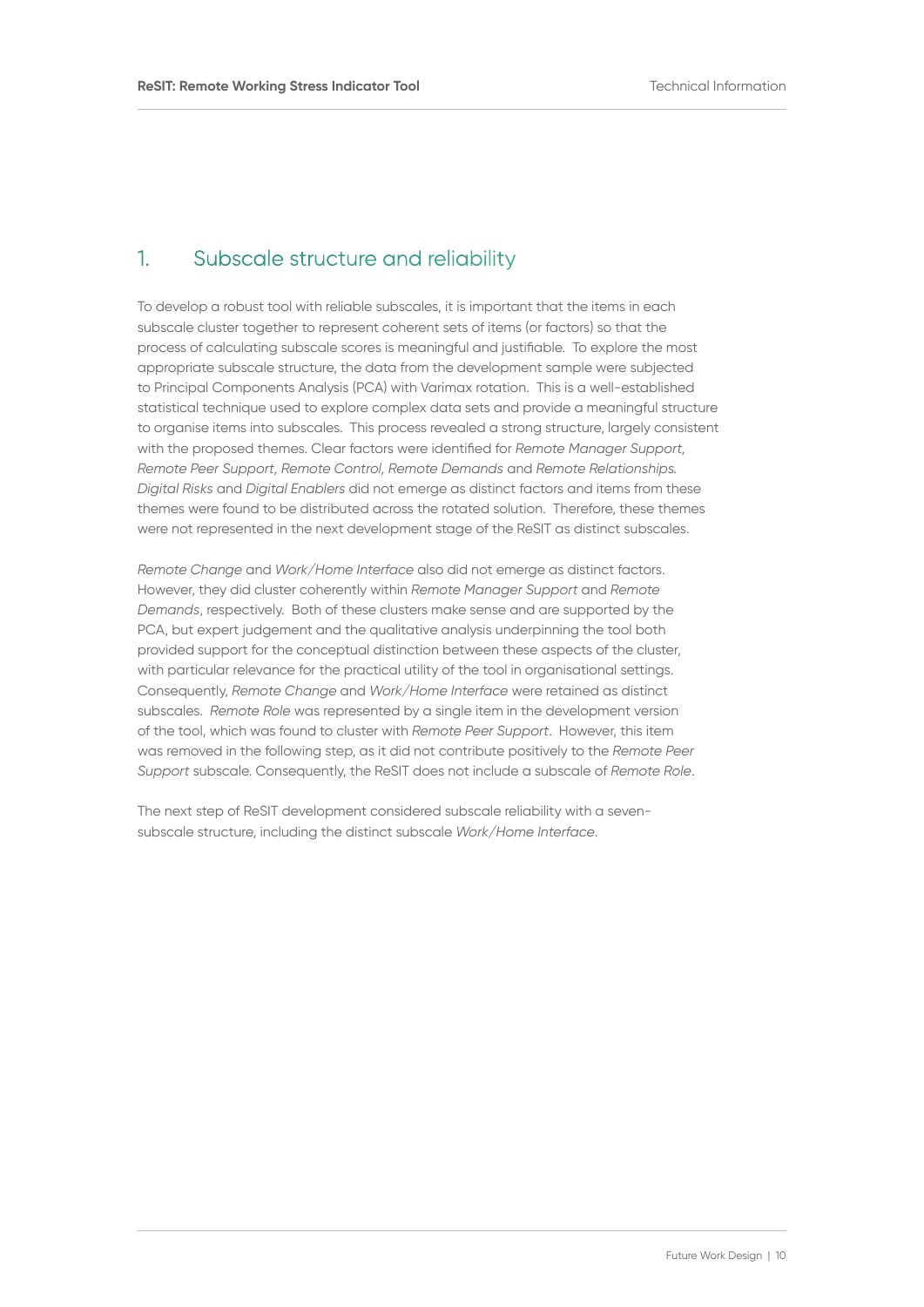Reliability analysis is used to support robust subscale development. Cronbach alpha statistics were calculated for the clusters of items emerging from the PCA analysis. This provides a statistically sound basis for including or removing individual items from each subscale which are found to either contribute or detract from the scale reliability. All items within each cluster were systematically reviewed for inclusion or removal, by considering their impact on the subscale reliability as well as their conceptual consistency. The final subscale reliability analysis provided good support for the scale:

- Three subscales were found to have Alphas above 0.8 (*Remote Peer Support* with 5 items*; Remote Manager Support* with 6 items*; Remote Change* with 4 items\*)
- Two subscales were found to have Alphas above 0.7 (*Remote Demands* with 5 items*; Work/Home Interface* with 3 items\*)
- Two subscales were found to have Alphas above 0.6 (*Remote Relationships* with 2 items*; Remote Control* with 4 items)

\*Reliability analysis supported the separation of *Remote Change*  and *Work/Home Interface* from *Remote Manager Support* and *Remote Demands*, each demonstrating strong subscale reliability, reflecting a coherent and conceptually distinct domain.

Although the Alphas for *Remote Relationships* and *Remote Control* are a little below the standard 0.7 level, the factor structure and the further validation work outlined below supports their inclusion in the scale.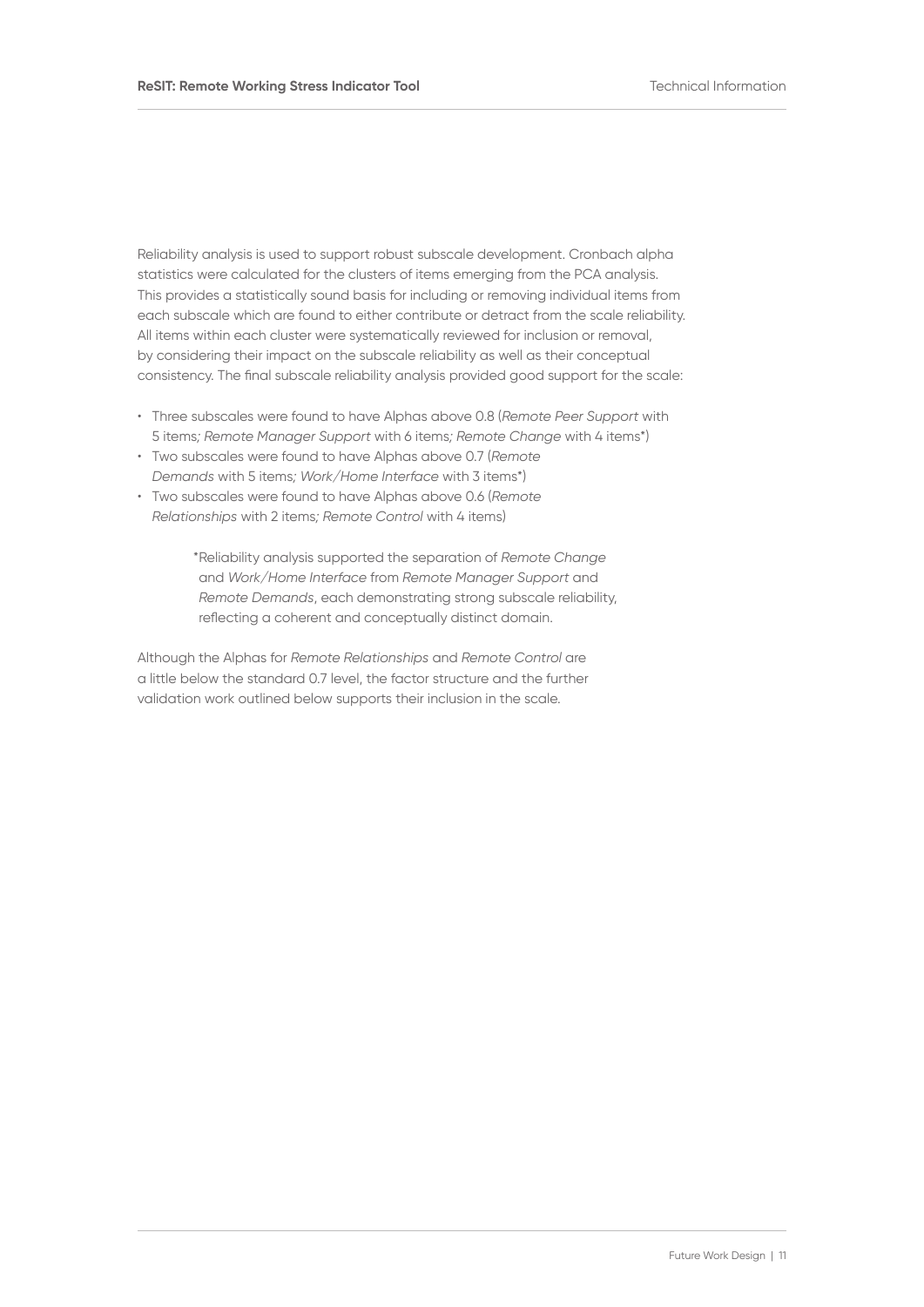## 2. Validity of the ReSIT subscales

Following psychometric support for subscale structure and reliability, the validity of the subscales required further statistical analysis to ensure the tool measures what is intended. Correlational analyses were undertaken to explore relationships between the ReSIT and existing measures; these included the SIT tool and outcome measures such as mental health and employee engagement. The aim of these analyses was to examine the extent to which the measure demonstrates an expected pattern of relationships with existing measures, i.e. stronger relationships with more closely related constructs (construct validity).

### • ReSIT and SIT domain relationships

The strongest source of evidence for the ReSIT domains comes from relationships with the related SIT domains. Ideally, these relationships should be moderate (e.g., *r*=0.4 - 0.6), as very strong correlations (e.g., above *r*=0.9) would question the added value of the ReSIT as a distinct measure. Correlations between the ReSIT and SIT domains were all in the expected direction and all highly significantly correlated (*p*<0.01): *Remote Demands* was most highly correlated with *SIT Demands* (*r*=.50) with only weak correlations with other *SIT domains* (*r*=0.25 – *r*=0.30); Similarly, *Remote Control* was most strongly correlated with *SIT Control* (*r*=0.6); *Remote Peer Support* was most strongly correlated with *SIT Peer Support* (*r*=0.61); *Remote Manager Support* was most strongly correlated with *SIT Manager Support* (r=0.86); Remote Relationships was most strongly correlated with *SIT Relationships* (*r*=0.52); *Remote Change* was most strongly correlated with *SIT Change* (*r*=0.72) and more moderately correlated with *SIT Manager Support*, providing further support for the distinction of these two domains; *Work/Home Interface* is a new domain and showed mostly weak correlations with the SIT domains, the strongest correlation being with *SIT Demands* (*r*=0.42), which is the most closely related construct.

### • ReSIT and mental health outcomes

The relationship between mental health and *Work/Home Interface* provides additional support for the value of *Work/Home Interface* as a distinct domain from *Remote Demands*. The SIT and ReSIT tool are positively phrased, with high scores indicating a healthy workplace and low risk of stress (although some items require reversal). These domains would be expected to negatively correlate with scores on the PHQ-4, which is a measure of mental health difficulties using negatively phrased items which produce an overall score for mental health (Anxiety and Depression). Consistent with expectation, highly significant (*p*<0.01) negative correlations were found between all ReSIT domains and overall scores on PHQ-4. Furthermore, consistent with theoretical frameworks, the PHQ-4 subscale of *Anxiety* was most strongly correlated with *Work/ Home Interface* and *Remote Demands*, and the PHQ-4 subscale Depression was most strongly correlated with *Work/Home Interface* and *Remote Peer Support*.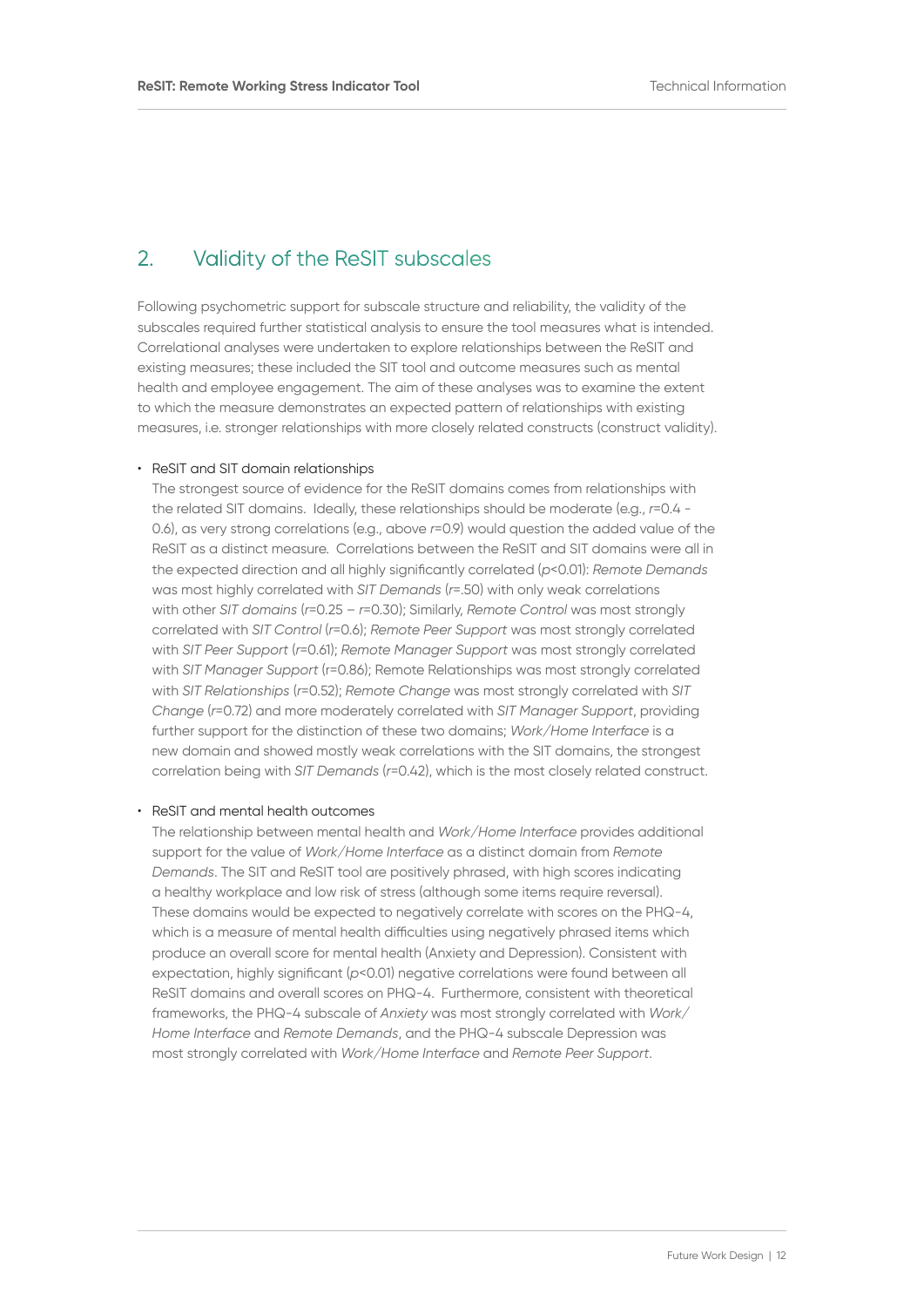### • ReSIT and work pattern

In addition to exploring relationships with other instruments, further validation evidence was found by considering separate patterns of relationships between ReSIT domains and mental health for those workers who only infrequently work remotely (20% or less) as opposed to those who work remotely most or all of the time (80% or more). It was expected that the association between remote risks and mental health would be stronger for those workers who work remotely more frequently. This expectation was supported by the findings, with stronger negative correlations between ReSIT domains and PHQ-4 for those working remotely '80% or more' of the time. For this group of respondents, correlations between ReSIT domains and PHQ-4 ranged from *r*=-0.31 (*Remote Manager Support*) to *r*=-0.48 (*Work/Home Interface*). For the group of respondents working remotely less frequently, these relationships were weaker, ranging from *r*=-0.20 (*Remote Control*) to *r*=-0.37 (*Work/Home Interface*).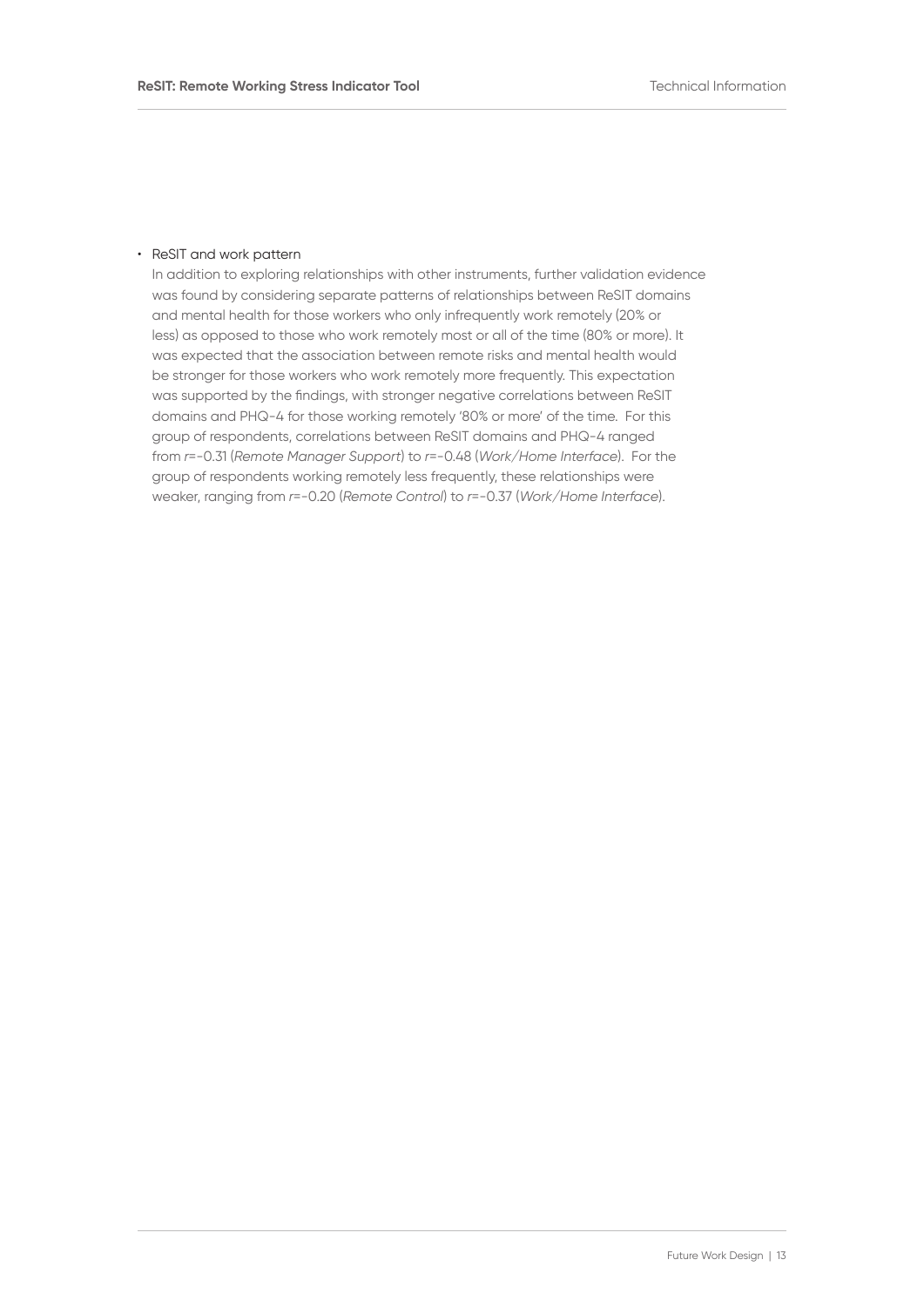## 3. Inclusion of Remote Monitoring – Content Validity

Content validity refers to the extent to which the items on a test are fairly and fully representative of the entire domain the test seeks to measure. In this case, the domain of interest was remote working stress risks and the content was established by the large-scale qualitative study gathering perspectives and experiences from over 300 public sector workers. Having completed the PCA, and confirmed the reliability and construct validity of the domains, the subscale structure was then reviewed against the initial qualitative themes, to ensure the ReSIT tool was representative of the concerns expressed by remote workers in the qualitative phase of the investigation.

One notable aspect of the qualitative data not supported by the new subscale structure was the common concern over remote performance monitoring, particularly the feeling of being offline and the impression this may give to managers and colleagues about work engagement and effort. The item '*I am concerned about being closely monitored when working remotely*' was originally proposed to capture these concerns.

This item did cluster with both *Remote Control* and *Remote Relationships* in the PCA, however, it was considered to be conceptually distinct and was not found to contribute positively to the subscale reliabilities. Consequently, the item was not included in the above structure. However, as this was a notable, meaningful and relevant aspect of the stress risks associated with remote working, this item is included in the final ReSIT as a single item. Construct validation supported the inclusion of this item, with consistent findings to the above: Correlational analysis demonstrated theoretically consistent associations with SIT domains, most strongly correlated with SIT *Change*, *Manager Support* and *Control* and least strongly with SIT *Demands*; Correlations with PHQ-4 (mental health) were also in the expected direction, with PHQ-4 *Anxiety* and *Depression* both being significantly negatively correlated. Furthermore, only weak levels of correlation (*r*=0.34 and below) were found with the other ReSIT domains, including *Remote Change, Remote Control* and *Remote Relationships*, which supports the Discriminant Validity of *Remote Monitoring*, and its separation from the other ReSIT domains.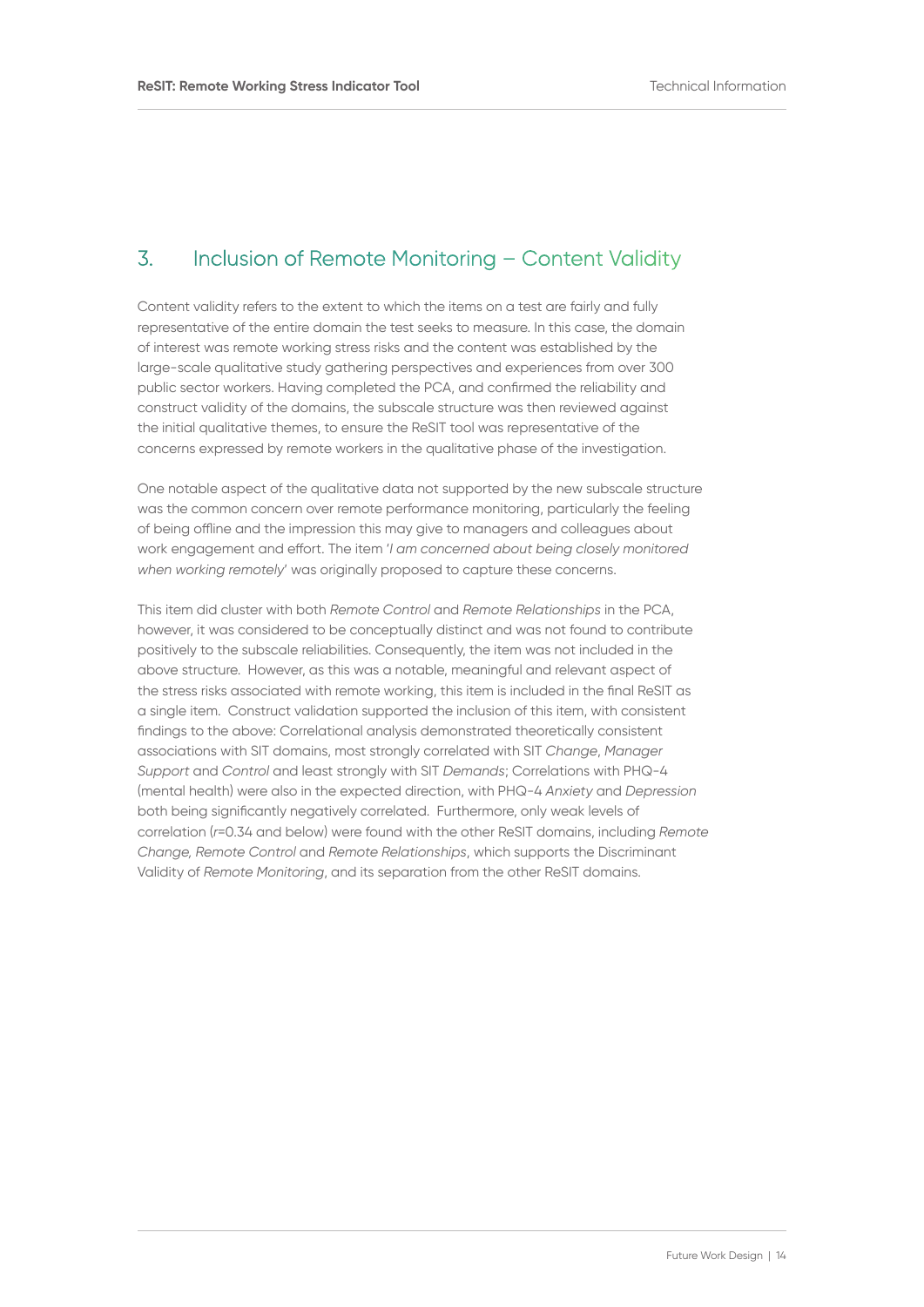# 4. ReSIT Benchmark data

Benchmarks offer important information to support the interpretation of your data. They provide a standard or point of reference against which you can compare your scores with scores in other organisations. The benchmarking data provided below allows you to compare your mean scores with the responses of 2,580 remote workers from the public sector. It is important to be aware that these data may not be representative of workers from other sectors, but represent the best data currently available. Mean scores, 25th and 75th percentile scores are provided below.

- Above the 75th percentile This suggests that your employees' perceptions of their remote working risks in this domain are more favourable than 75% of the respondents in the comparative sample. However, further exploration of items within the domain may reveal pockets of higher risk.
- Between 75th and 25th percentile This suggests that your employees' perceptions of their remote working risks in this domain are aligned with the middle 50% of respondents in the comparative sample. Whilst a score in this band is aligned with the majority, there is room for improvement to provide a healthy remote working or hybrid working environment. It is possible that there may be pockets of high risk in this area. Further exploration of items within the domain may reveal areas of particularly high or low risk.
- Below 25th percentile This suggests that your employees' perception of their remote working risks in this domain are more negative than 75% of respondents in the comparative sample. This indicates a high level of risk to employee health and wellbeing and we recommend that this is a priority area for further consideration.

|                                | Remote<br><b>Demands</b> | Remote<br>Control | Remote<br>Peer<br>support | Remote<br>Manager<br>Support | Remote<br><b>Relationships</b> | Remote<br>Change | Work/<br>Home<br>Interface | Remote<br>Monitoring |
|--------------------------------|--------------------------|-------------------|---------------------------|------------------------------|--------------------------------|------------------|----------------------------|----------------------|
| Mean                           | 2.95                     | 3.72              | 3.82                      | 3.83                         | 3.54                           | 3.52             | 3.78                       | 3.42                 |
| 25 <sup>th</sup><br>percentile | 2.40                     | 3.25              | 3.40                      | 3.33                         | 3.00                           | 3.00             | 3.33                       | 3.00                 |
| 75 <sup>th</sup><br>percentile | 3.60                     | 4.25              | 4.40                      | 4.50                         | 4.00                           | 4.00             | 4.33                       | 4.00                 |

This document evidences that the ReSIT has been developed with a strong statistical evidence base in response to rapid changes in working practices. It provides a useful mechanism for organisations to explore emerging challenges relating to remote working. Development for this instrument is ongoing and will include further validation and more comprehensive benchmarking. Users of this tool are encouraged to share their anonymised data with the research team to support this ongoing development. If you are willing to share your data, please contact [humanfactors@hull.ac.uk](mailto:humanfactors%40hull.ac.uk?subject=) to discuss.